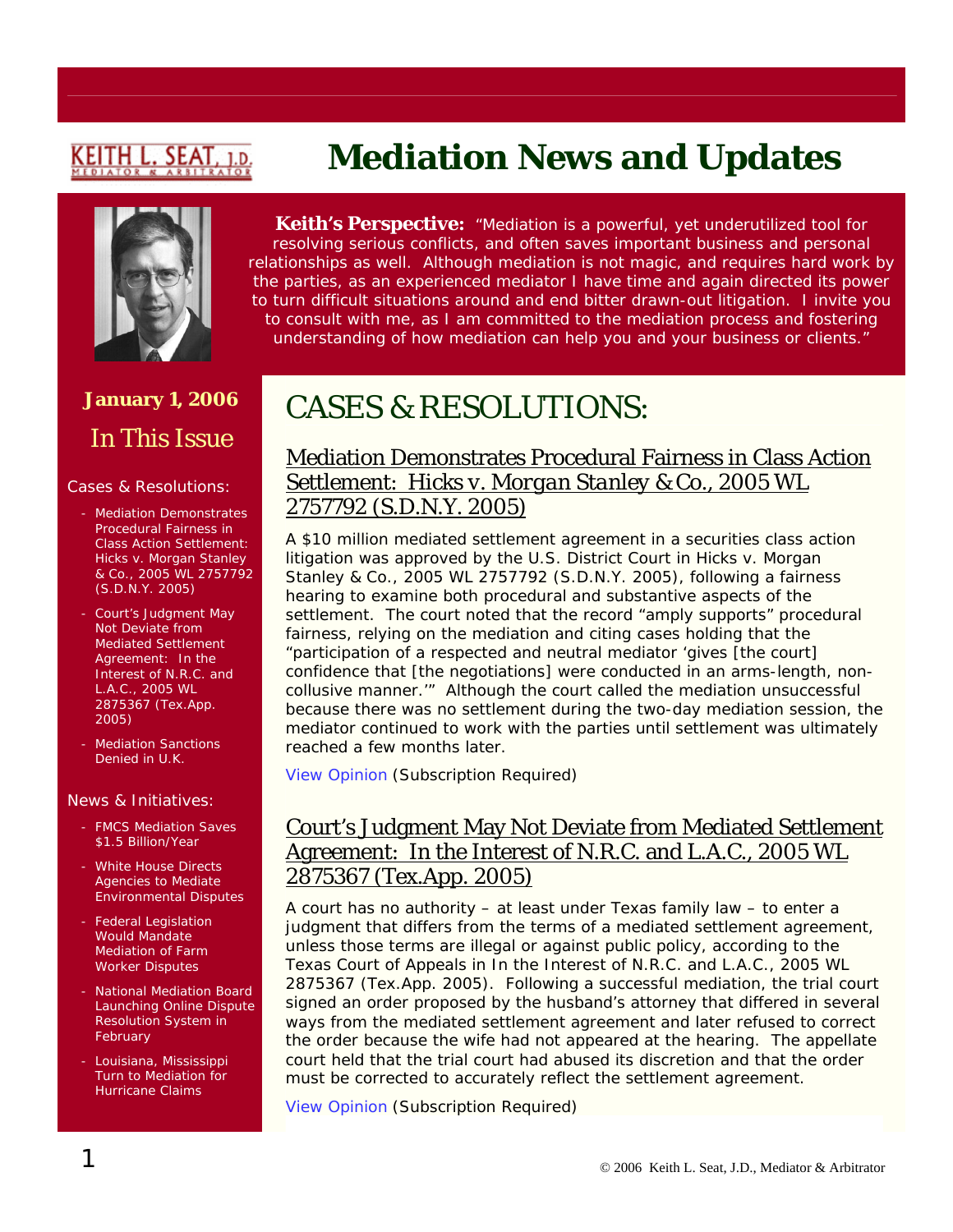Alabama Requires Insurers to Mediate Natural Disaster Claims

- Feinberg Overseeing Insurer's Hurricane Dispute Resolution **Efforts**
- Mediation Programs Are "Core Function" of California Courts
- New Mexico Plans State ADR Office
- D.C. Considering Mandatory Mediation for Medical Malpractice
- High Cost of U.K. Litigation Highlights Need for Mediation
- Centre For Mediation Opening in South Africa

## Mediation Sanctions Denied in U.K.

*Post Magazine*, November 24, 2005

While U.K. courts have imposed sanctions for failure to mediate (as reported in previous issues of this newsletter), the court denied sanctions when a party declined to mediate until certain conditions were met and until the facts were clarified in litigation.

View Article ([Subscription](http://web2.westlaw.com/find/default.wl?mt=LawSchoolPractitioner&fn=_top&sv=Split&cite=2005+WLNR+18928375&rp=%2ffind%2fdefault.wl&vr=2.0&rs=WLW5.12) or [Registration Required](http://www.postmagazine.co.uk/public/showPage.html?validate=0&page=post_login2&url=%2Fpublic%2FshowPage.html%3Fpage%3D305944))

# NEWS & INITIATIVES:

### FMCS Mediation Saves \$1.5 Billion/Year

#### *Findlaw.com*, November 17, 2005

An empirical study of Federal Mediation and Conciliation Service (FMCS) mediation of labor disputes and work stoppages concluded that businesses and workers saved \$9 billion from 1999 to 2004. Released in November, the Employment Policy Foundation conducted the study in order to move beyond anecdotal evidence of mediation's benefits. The study also found a strong correlation between early mediation and success in ending or preventing work stoppages.

[View Article](http://news.findlaw.com/prnewswire/20051117/17nov20050851.html); [View FMCS Press Release](http://www.fmcs.gov/internet/itemDetail.asp?categoryID=39&itemID=19768); [View Study](http://fmcs.gov/assets/files/Public Affairs/2005 Documents/FMCS_Activities_-Main-_Final_color.pdf)

#### White House Directs Agencies to Mediate Environmental **Disputes**

*ADRWorld*, December 14, 2005

The White House Office of Management and Budget (OMB) and Council on Environmental Quality (CEQ) released a policy in late October directing federal agencies to use mediation, facilitation and other collaborative methods to resolve disputes "over the use, conservation and restoration of the environment, natural resources and public lands." The memorandum emphasizes that the Administration "strongly supports constructive and timely approaches to resolving conflicts" involving the environment. Neutrals will be drawn from internal agency resources, Department of Justice programs and the private sector. Recognizing the significant efficiencies to be gained through mediation, the policy also directs agencies to ensure that their leadership is committed to conflict resolution with an "open mindset to new perspectives" and encourages "interagency learning" about mechanisms for institutionalizing environmental conflict resolution.

[View Article](http://www.adrworld.com/sp.asp?id=39267) (Subscription Required); [View Memorandum](http://www.ecr.gov/pdf/OMB_CEQ_Joint_Statement.pdf)

### Federal Legislation Would Mandate Mediation of Farm Worker Disputes

*ADRWorld*, December 23, 2005

Legislation introduced in the U.S. House of Representatives (H.R. 4503)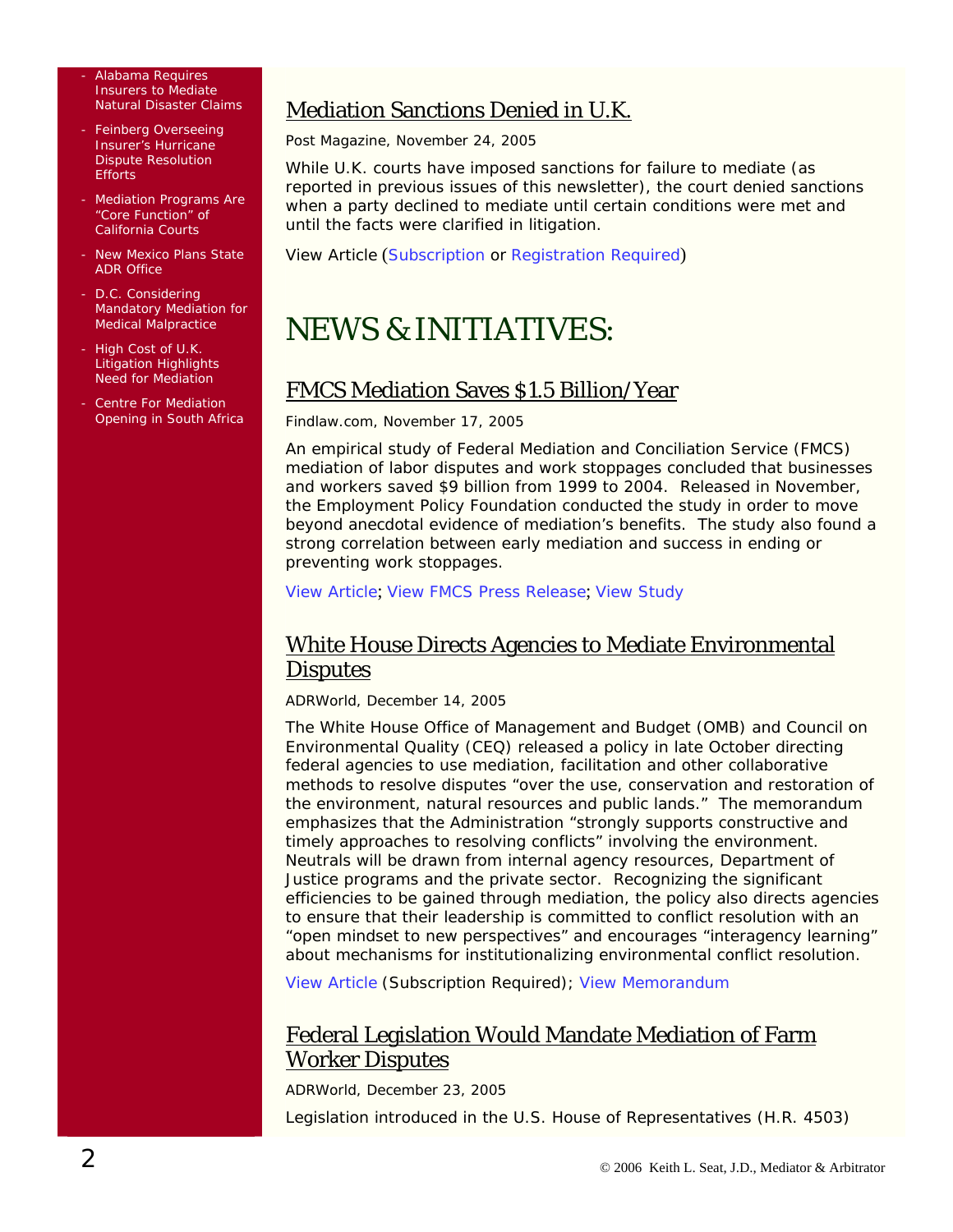#### **Mediation Quotes**

"It is not the goal of mediation to judge the merits of the dispute; the goal of mediation is to have the parties work together to come to a solution, to allow them to move on with their lives…. While mediating, I attempt to be aware of any dynamic occurring between the parties. I assess the agendas, ethics, and values of the participants, arguments, and positions advanced by counsel and process the information as accurately as possible…. To be successful as a mediator, it is necessary to sift the extreme positions, the falsehoods, and the extreme or impure positions from the discourse. To be successful, the discourse must be substantively meaningful to all involved."

– Robert A. Creo in Ch. 18 of *Butterworths Mediators on Mediation: Leading Mediator Perspectives on the Practice of Commercial Mediation* (Tottel Publishing 2005) at 322-23.

would require mediation of claims arising under the Migrant and Seasonal Agricultural Worker Protection Act (29 U.S.C. § 1801). The bill provides that before any action can be filed in court, a mediator must certify that the party "attempted, in good faith, mediation or other non-binding dispute resolution of all issues involving all parties to the dispute." If requested, the Federal Mediation and Conciliation Service would assign a mediator acceptable to the parties. Congressional staff explained that the bill is not intended to lower workplace standards, but to find the "best solution" to reduce litigation costs, which the sponsors believe are so high as to encourage the hiring of illegal workers who are unlikely to litigate. Even though parties are required to mediate, all claims that are not voluntarily settled may be filed in court. Comparable mediation provisions were introduced in a Senate bill (S. 2087) which would apply to fewer cases than the House bill.

[View Article](http://www.adrworld.com/sp.asp?id=39308) (Subscription Required); [View H.R. 4503](http://thomas.loc.gov/cgi-bin/query/z?c109:H.R.4503.IH:); [View S. 2087](http://thomas.loc.gov/cgi-bin/query/z?c109:S.2087.IS:)

### National Mediation Board Launching Online Dispute Resolution System in February

*ADRWorld,* November 29, 2005

*Postscript to Dec. 2004 Newsletter:* [NMB, UMass Developing New ODR](http://www.adrworld.com/opendocument.asp?Doc=tJt5KMbYRQ)  [Processes](http://www.adrworld.com/opendocument.asp?Doc=tJt5KMbYRQ) (*ADRWorld*, December 17, 2004)

PREVIOUSLY REPORTED: The National Mediation Board (NMB) and the University of Massachusetts are developing new online dispute resolution (ODR) processes and techniques for use by federal agencies and the private sector. The University of Massachusetts received a \$700,000 grant from the National Science Foundation at the end of October. The project is scheduled to last three years, with the first year devoted to developing ODR software and then two years using the new tools in a test-bed of the NMB's voluntary grievance mediation program for labor unions and the railroad and airline industries. Software development will focus on visual communication tools and mapping software, with an emphasis on keeping the ODR processes simple and easy for neutrals to use.

POSTCRIPT: The new online dispute resolution system is scheduled to be launched in February. The system contains a "brainstorming" function which catalogues ideas for discussion; future functions might include a mapping process for identifying settlement positions and conditions. The online system may permit some mediation processes to be conducted remotely to save costs and time, but is not intended to replace face-to-face mediations.

[View Article](http://www.adrworld.com/sp.asp?id=39182) (Subscription Required); [View NMB ODR Homepage](http://www.nmb.gov/adrservices/odr.html)

#### Louisiana, Mississippi Turn to Mediation for Hurricane Claims

*Times-Picayune*, December 23, 2005; *Sun Herald*, December 23, 2005

Louisiana and Mississippi are launching mediation programs in early January to resolve hurricane-related residential insurance disputes. The initiatives are modeled after the successful Florida mediation program following the 2004 hurricane season, which settled 93% of all cases brought to mediation. Under the new programs, when consumers choose to mediate, insurance carriers are required to participate and pay the costs of the program. The American Arbitration Association will administer both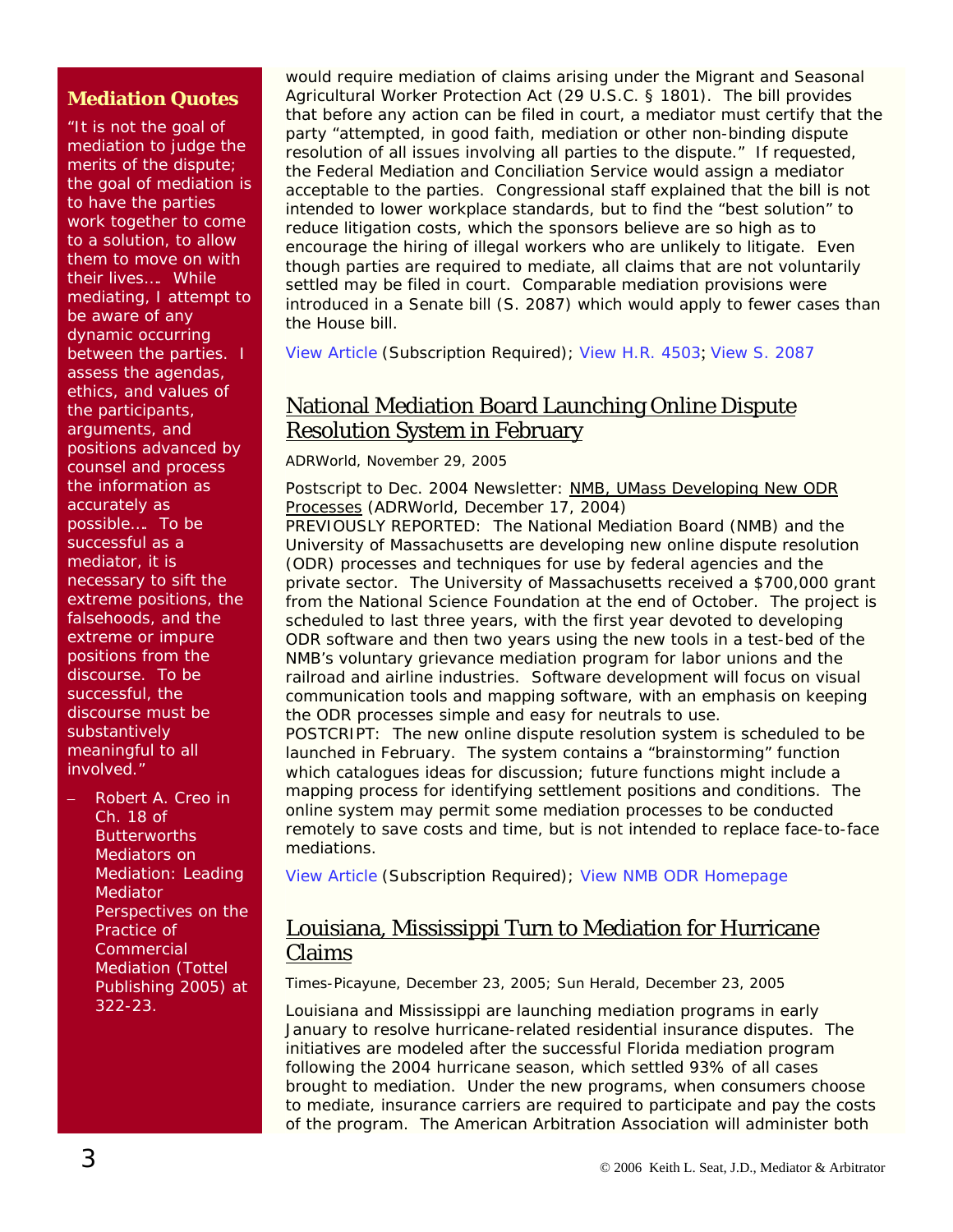#### **Check These Out:**

The CPR Institute for Dispute Resolution unequivocally supports the Proposal for a Directive of the European Parliament and the Council on certain aspects of mediation in civil and commercial matters. CPR states that the Directive is "urgently needed" to maintain the competitive status of European markets, given the growing importance of mediation in North America, Australia, Asia and the United Kingdom. *[See CPR](http://www.cpradr.org/EICPR/EUParliamentQuestionnaireResponse.pdf)  [Submission.](http://www.cpradr.org/EICPR/EUParliamentQuestionnaireResponse.pdf)* The *[Directive \(COM \(2004\)](http://europa.eu.int/eur-lex/lex/LexUriServ/site/en/com/2004/com2004_0718en01.pdf)  [718\)](http://europa.eu.int/eur-lex/lex/LexUriServ/site/en/com/2004/com2004_0718en01.pdf)* was included in material linked in the April 2005 newsletter.

Those focused on the federal sector may be interested in Judy Cohen's recent article, *[Going Beyond ADR: A](http://www.mediate.com/articles/cohen7.cfm)  [Federal Sector Mission](http://www.mediate.com/articles/cohen7.cfm)[and Work Life-](http://www.mediate.com/articles/cohen7.cfm)[Centered Approach to](http://www.mediate.com/articles/cohen7.cfm)  [Building Collaboration](http://www.mediate.com/articles/cohen7.cfm)  [and Democratic Values](http://www.mediate.com/articles/cohen7.cfm)  [on the Job](http://www.mediate.com/articles/cohen7.cfm)*.

Did you know that in addition to the ABA's Representation in Mediation Competition for law students, there is a *[National](http://www.collegemocktrial.org/mediation_default.htm)* 

programs and provide local mediators, which include former U.S. Court of Appeals Judge Charles Pickering and a former Mississippi Supreme Court Justice. The Louisiana program also provides for insurers to pay \$175 per case to the court systems in areas struggling since hurricane Katrina. While insurance companies are supportive of the mediation program, others are concerned that there will not be sufficient capacity. Richard "Dickie" Scruggs expressed general skepticism about the program in Mississippi, but has 3,000 clients ready and would like to mediate 100 cases a week.

[View Sun Herald Article](http://www.sunherald.com/mld/thesunherald/news/special_packages/renewal/long_beach/13471477.htm); [View Times-Picayune Article](http://web2.westlaw.com/Find/default.wl?findcite=2005+wlnr+20854862&TF=%7B27AE66B7-4EEF-11D5-A99D-000102463493%7D&RS=WLW5.12&VR=2.0&SV=Split&FN=_top&MT=LawSchoolPractitioner&RP=%2FWelcome%2FLawSchoolPractitioner%2Fdefault.wl&TC=%7B7340A334-4EEC-11D5-A99D-0) (Subscription Required)

#### Alabama Requires Insurers to Mediate Natural Disaster Claims

Alabama now requires insurers to mediate residential claims resulting from hurricanes and other natural disasters under regulations that took effect on December 31. Alabama's program was developed by a state task force created after Hurricane Ivan in September 2004. Homeowners can request mediation of disputes of \$500 or more if the claimant has not retained counsel or initiated litigation; insurers must cover the \$350 cost of mediation. Under the program, the Alabama Department of Insurance will make appointments from a list of mediators and the Department may assist claimants in preparing for mediation, if requested. Although attorneys for parties may not attend the mediation, the Department can send an attorney or representative to provide legal and technical information. Insurers may avoid the state program by developing and obtaining state approval for their own alternative dispute resolution program.

[View Regulations](http://www.aldoi.org/Word/Legal/Reg135.doc); [View Task Force Report](http://www.aldoi.org/PDF/Misc/HurricaneFinalReport2005.pdf)

#### Feinberg Overseeing Insurer's Hurricane Dispute Resolution **Efforts**

*Boston Globe*, December 16, 2005

Insurer Liberty Mutual has implemented a private dispute resolution program in an effort to minimize litigation in the 20% of the claims from Hurricane Katrina and 10% of claims from Hurricane Rita that it has not resolved directly. The insurer has hired Kenneth R. Feinberg, who administered the September  $11<sup>th</sup>$  Victim Compensation Fund, to oversee its mediation and arbitration program. Homeowners who have not settled their hurricane-related claims with Liberty Mutual have the option of participating without cost in a mediation, followed (if the claim remains unresolved) by a binding, unappealable decision made by an arbitrator assigned by Feinberg. The program intends to complete mediations within 14 days and arbitrations within 30. Work is to begin in mid-January using three dozen mediators selected by Feinberg. Claimants may litigate if they choose not to participate in the program. Liberty Mutual has about one percent of the 2,750,000 damage claims resulting from hurricanes Katrina, Rita and Wilma.

[View Article](http://web2.westlaw.com/Find/default.wl?findcite=2005+wlnr+20307329&TF=%7B27AE66B7-4EEF-11D5-A99D-000102463493%7D&RS=WLW5.12&VR=2.0&SV=Split&FN=_top&MT=LawSchoolPractitioner&RP=%2FWelcome%2FLawSchoolPractitioner%2Fdefault.wl&TC=%7B7340A334-4EEC-11D5-A99D-0) (Subscription Required)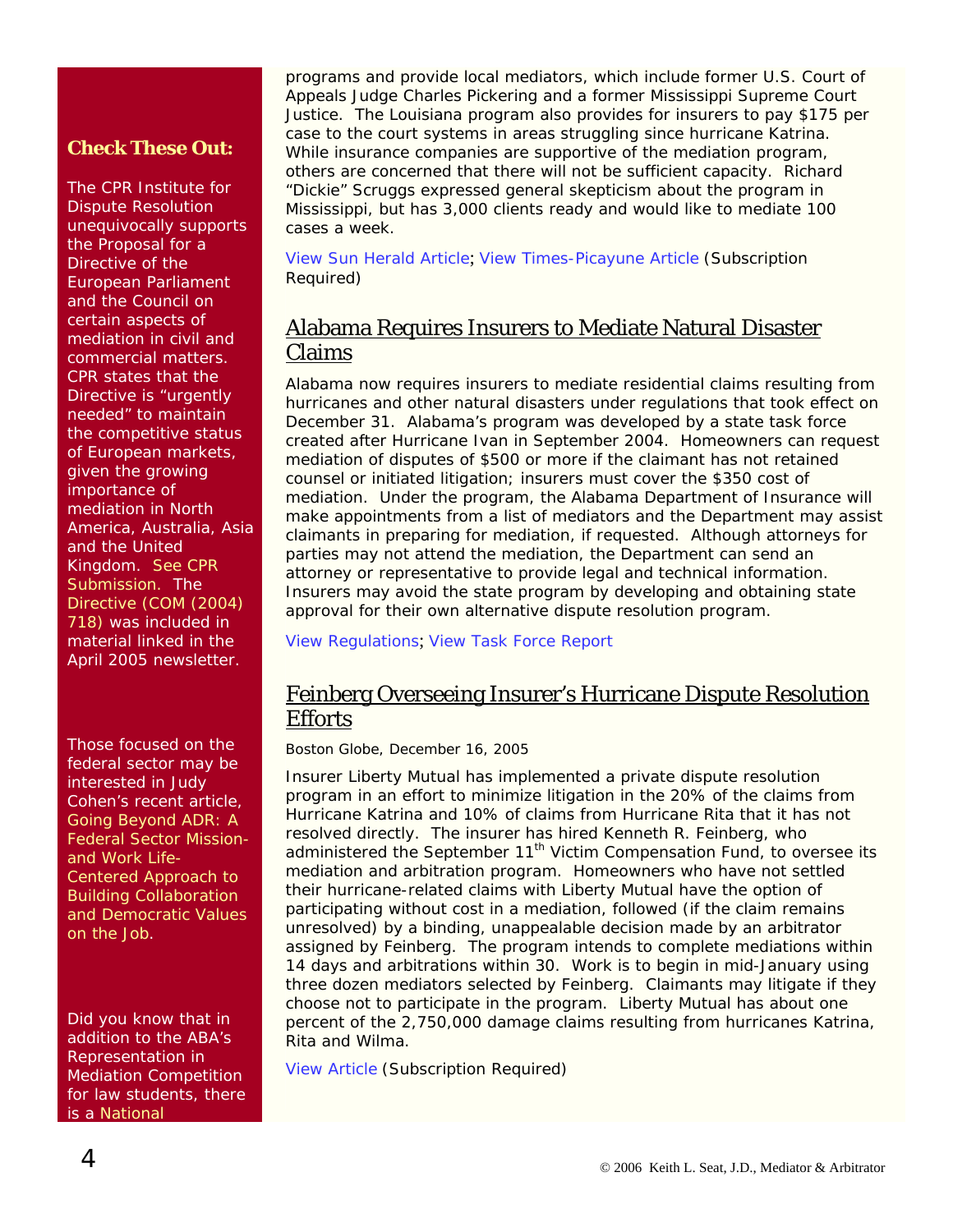#### *[Intercollegiate](http://www.collegemocktrial.org/mediation_default.htm)  [Mediation Tournament](http://www.collegemocktrial.org/mediation_default.htm)* for college students? First held in December 2000, the Tournament provides opportunities for college students to compete both as mediation advocates and mediators.

### **Contact Information**

Please contact Keith with dispute resolution questions and to discuss any matters or issues that might be suitable for mediation or facilitation:

# KEITH L. SEAT, 1.D.

Keith L. Seat, J.D. Mediator & Arbitrator Six Whitehall Court Silver Spring, MD 20901

Tel: 301-681-7450 Fax: 301-681-9243 Cell: 301-523-5535 [kseat@keithseat.com](mailto:kseat@keithseat.com) [www.keithseat.com](http://www.keithseat.com/)

## **Subscribe**

Feel free to share this mediation newsletter with others who may be interested. Current and past issues of the newsletter may be accessed at [www.keithseat.com/pu](http://www.keithseat.com/publications.htm) [blications.htm](http://www.keithseat.com/publications.htm).

### Mediation Programs Are "Core Function" of California Courts

*ADRWorld*, November 11, 2005

California Superior Courts must implement civil mediation programs as a "core function" of the courts following revision of Section 32 of the California Standards of Judicial Administration by the California Judicial Council, which took effect January 1. The change is the result of reviewing mediation pilot programs, in which the Council found that "mediation of civil cases [is] of high benefit to courts." Effective January 1, the Council also modified procedures for bringing complaints against court-connected mediators in Court Rule 1622, in order to maintain confidentiality of mediation communications.

[View Article](http://www.adrworld.com/sp.asp?id=39116) (Subscription Required); [View Judicial Council Amendments](http://www.courtinfo.ca.gov/rules/amendments/jan2006.pdf)

## New Mexico Plans State ADR Office

#### *ADRWorld*, December 16, 2005

The state of New Mexico is heading toward greater reliance on mediation and other forms of alternative dispute resolution, with final recommendations expected this Spring from the ADR Advisory Steering Committee established by Governor Bill Richardson last Fall. Seeking to improve government efficiency, the Committee has decided to recommend a permanent ADR office (with a staff of six and a budget for contractors) in order to encourage greater state use of ADR. The recommendations may also contain unique provisions, such as financial incentives for state agencies to use ADR to reduce claims and costs. Issues still under consideration include whether the ADR office will provide mediation training itself and how it will provide names of mediators to state agencies. In the future, the office might even seek to regulate the ADR sector.

[View Article](http://www.adrworld.com/sp.asp?id=39280) (Subscription Required)

### D.C. Considering Mandatory Mediation for Medical **Malpractice**

*ADRWorld,* December 2, 2005

Pending legislation that would mandate mediation of medical malpractice claims against health providers was the subject of a District of Columbia Council hearing on December 1. The bill, B16-0418, was developed by a legislative task force that is seeking to reform the medical malpractice system in D.C. and is counting on mandatory mediation to reduce costs and increase party satisfaction, while reducing the burden on the courts. As initially drafted, courts are to require mediation "with little or no discovery," using mediators with ten years experience in medical malpractice litigation. The legislation requires parties to share the costs of mediation (unless otherwise agreed) and includes other details relating to attendance at the mediation, mediation statements, and confidentiality.

[View Article](http://www.adrworld.com/sp.asp?id=39196) (Subscription Required); [View Bill](http://www.msdc.org/about/documents/BillB16-418.pdf)

## High Cost of U.K. Litigation Highlights Need for Mediation

*Financial Times U.K.*, December 13, 2005

Heavy criticism of top London litigators for legal fees exceeding £100